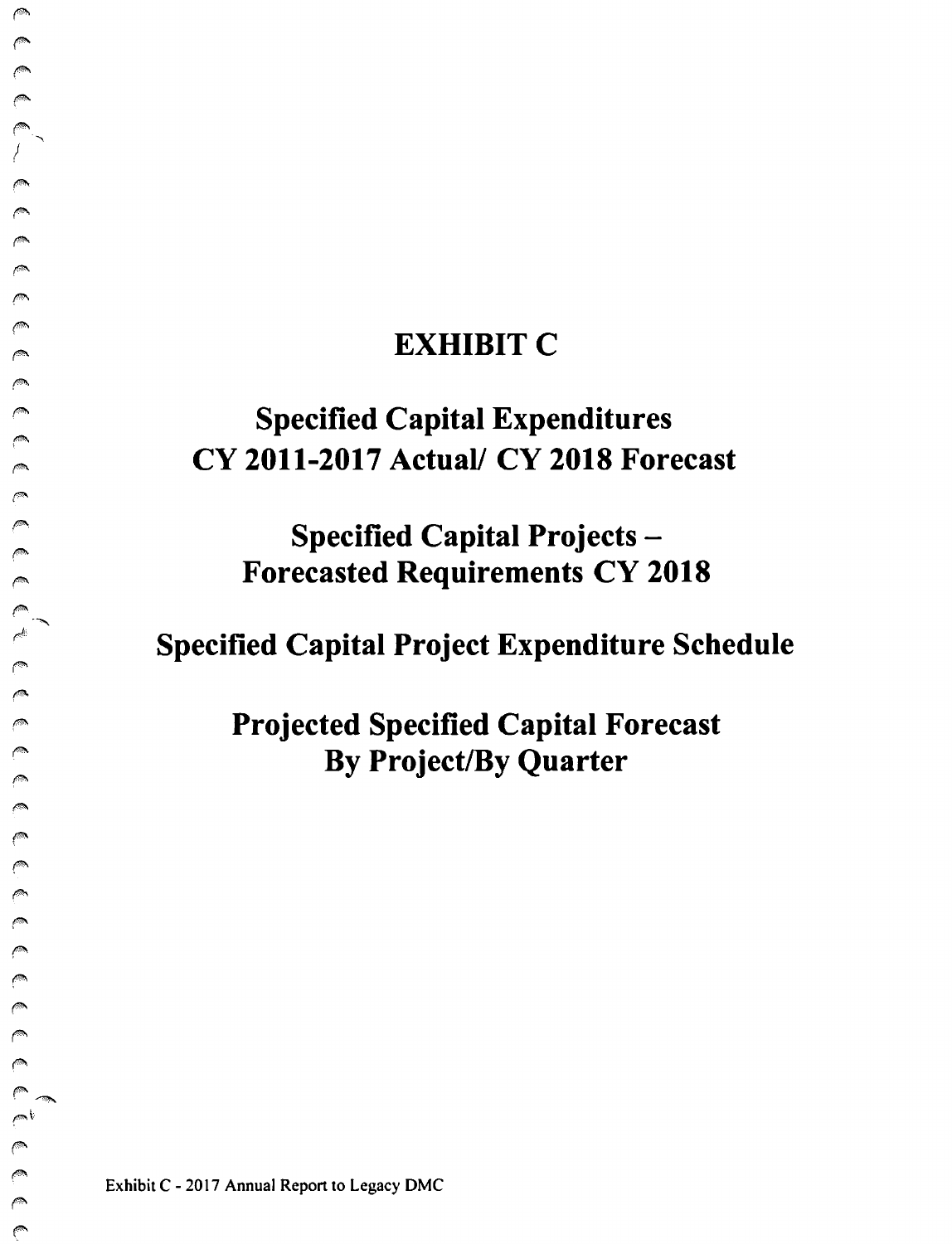#### Specified Capital Expenditures CY 2011-2017 Actual/CY 2018 Forecast

| <b>Calendar Year</b>                                                |                       |      |                       |         |                       |  |                       |         |                       |         |                       |         |                       |         |                         |       |                                                                          |       |
|---------------------------------------------------------------------|-----------------------|------|-----------------------|---------|-----------------------|--|-----------------------|---------|-----------------------|---------|-----------------------|---------|-----------------------|---------|-------------------------|-------|--------------------------------------------------------------------------|-------|
| <b>Amount in</b><br>\$ Millions                                     | 2011<br><b>Actual</b> |      | 2012<br><b>Actual</b> |         | 2013<br><b>Actual</b> |  | 2014<br><b>Actual</b> |         | 2015<br><b>Actual</b> |         | 2016<br><b>Actual</b> |         | 2017<br><b>Actual</b> |         | 2018<br><b>Forecast</b> |       | <b>Cumulative</b><br><b>Total</b><br><b>Forecast</b><br><b>thru 2018</b> |       |
| <b>Total specified</b><br>project capital<br>spending               | $\mathfrak{S}$        | 38.3 | $\mathfrak{S}$        | 93.9    | \$142.4               |  | \$                    | 84.9    | \$                    | 60.0    | $\mathfrak{s}$        | 75.1    | S                     | 38.2    | <b>S</b>                |       | $\mathfrak{s}$                                                           | 532.8 |
| <b>Total specified</b><br>project capital<br>spending<br>(Forecast) | $\mathbf{s}$          |      | $\mathsf{s}$          |         | S                     |  | \$                    |         | $\mathbb{S}$          |         | \$                    |         | $\mathbb{S}$          |         | $\mathfrak{S}$          | 18.9  | - \$                                                                     | 18.9  |
| <b>Total</b>                                                        | $\mathbb{S}$          | 38.3 | S.                    | 93.9    | \$142.4               |  | S                     | 84.9    | $\mathbb{S}$          | 60.0    | \$                    | 75.1    | S                     | 38.2    | $\mathbf{s}$            | 18.9  | $\mathbb{S}$                                                             | 551.7 |
| <b>Cumulative</b><br><b>Annual Totals</b>                           |                       |      |                       | \$132.2 | \$274.6               |  |                       | \$359.5 |                       | \$419.5 |                       | \$494.6 |                       | \$532.8 | \$                      | 551.7 |                                                                          |       |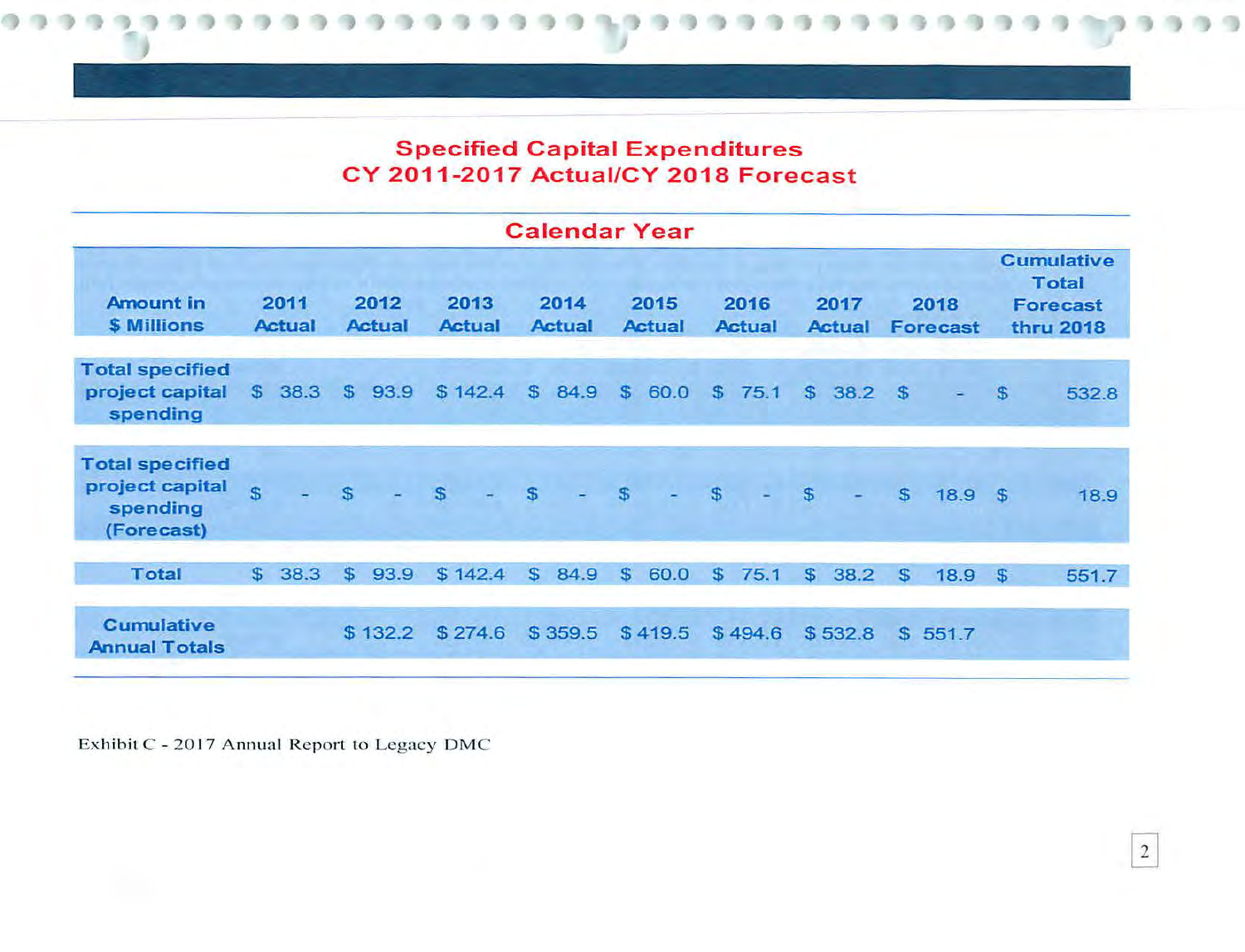### Specified Capital Projects - Forecasted Requirements 2018

| <b>Calendar Year</b> |                                              |                                                                    |                        |                      |                      |                      |                      |                       |  |  |  |  |
|----------------------|----------------------------------------------|--------------------------------------------------------------------|------------------------|----------------------|----------------------|----------------------|----------------------|-----------------------|--|--|--|--|
| 2011                 |                                              | 2012                                                               | 2013                   | 2014                 | 2015                 | 2016                 | 2017                 | 2018                  |  |  |  |  |
|                      |                                              |                                                                    |                        |                      |                      |                      |                      |                       |  |  |  |  |
|                      | 38.3                                         | $\mathbb{S}$<br>93.9                                               | \$142.4                | $\mathbb{S}$<br>84.9 | $\mathbb{S}$<br>60.0 | 75.1<br>$\mathbb{S}$ | $\mathbb{S}$<br>38.2 | $\mathbb{S}$<br>18.9  |  |  |  |  |
|                      | 38.3                                         | \$132.2                                                            | \$274.6                | \$359.5              | \$419.5              | \$494.6              | \$532.8              | 551.7<br>$\mathbf{s}$ |  |  |  |  |
|                      |                                              |                                                                    |                        |                      |                      |                      |                      |                       |  |  |  |  |
|                      | 37.4                                         | S.<br>63.3                                                         | $\mathfrak{s}$<br>49.2 | $\mathbb{S}$<br>70.1 | \$126.1              |                      |                      |                       |  |  |  |  |
|                      |                                              | \$100.7                                                            | \$149.9                | \$220.0              | \$346.1              | \$346.1              | \$346.1              | \$346.1               |  |  |  |  |
|                      |                                              |                                                                    |                        |                      |                      |                      |                      |                       |  |  |  |  |
|                      | 80.0                                         | $\mathbb{S}$<br>80.0                                               | <sup>\$</sup><br>80.0  | <b>S</b><br>80.0     | $\mathbb{S}$<br>80.0 | $\mathbb{S}$<br>80.0 | $\mathbb{S}$<br>20.0 |                       |  |  |  |  |
|                      | 80.0                                         | \$160.0                                                            | \$240.0                | \$320.0              | \$400.0              | \$480.0              | \$500.0              |                       |  |  |  |  |
|                      | <b>Actual/Forecast Expenditures, Routine</b> | $\mathbb{S}$<br>s.<br>$\mathbb{S}$<br>\$37.4<br>$\mathbb{S}$<br>S. |                        |                      |                      |                      |                      |                       |  |  |  |  |

The Purchase Agreement provides for a modification of expenditure commitments and escrow levels requiring lower cumulative spending in 2015 and 2016, under certain conditions related to discriminatory reductions in State or Federal funding that cause material declines in EBITA.

 $\mathfrak{Z}$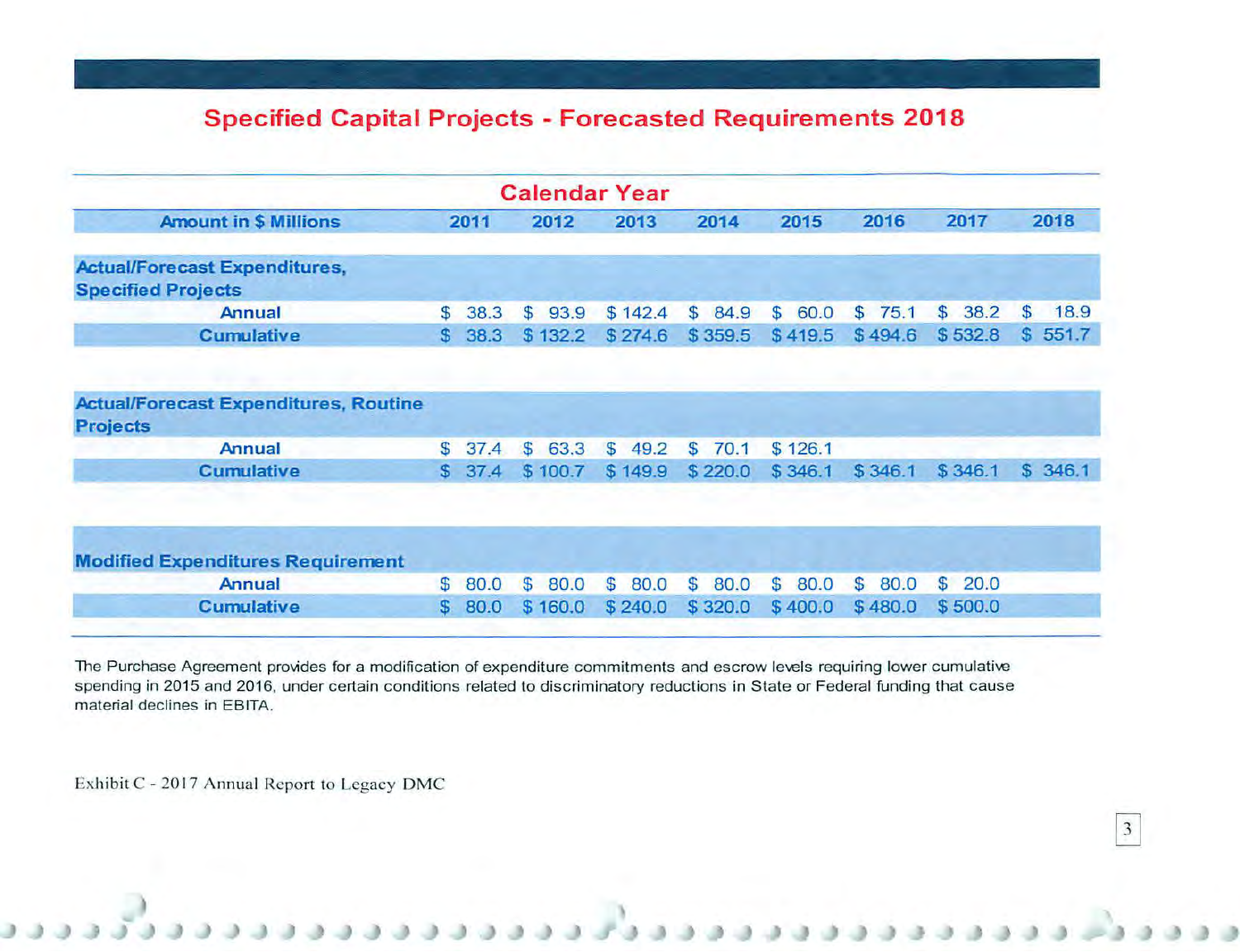## **Specified Capital Project Expenditure Schedule Through December 2017**